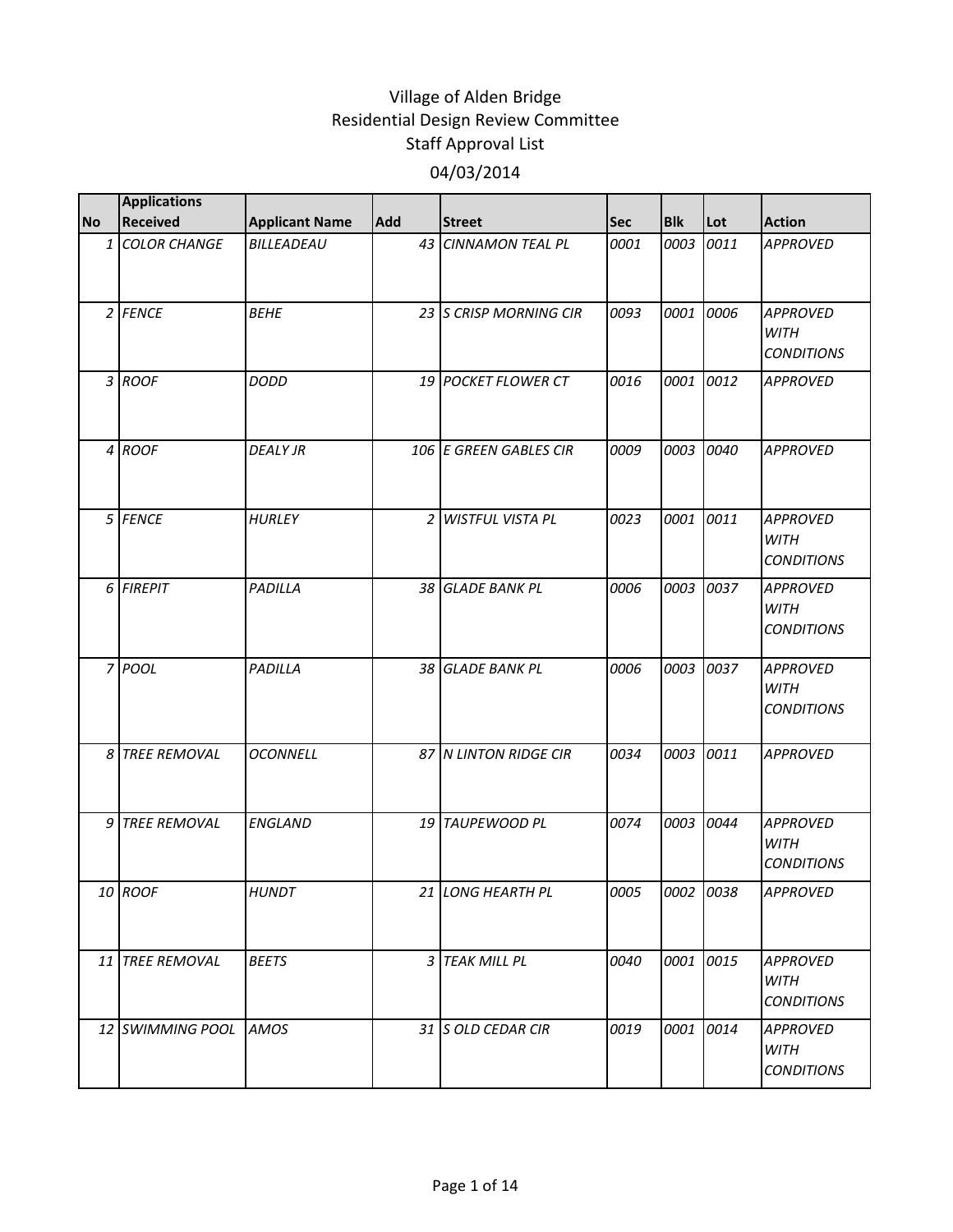|           | <b>Applications</b>        |                       |            |                        |            |            |      |                                                     |
|-----------|----------------------------|-----------------------|------------|------------------------|------------|------------|------|-----------------------------------------------------|
| <b>No</b> | <b>Received</b>            | <b>Applicant Name</b> | <b>Add</b> | <b>Street</b>          | <b>Sec</b> | <b>Blk</b> | Lot  | <b>Action</b>                                       |
|           | 13 SWIMMING POOL           | <b>MCGINLEY</b>       |            | 50 N GREENVINE CIR     | 0037       | 0002       | 0046 | <b>APPROVED</b><br><b>WITH</b><br><b>CONDITIONS</b> |
|           | 14 ROOF                    | <b>LAFONTAINE</b>     |            | 3 E GREEN GABLES CIR   | 0009       | 0001       | 0001 | <b>APPROVED</b>                                     |
|           | 15 WOOD DECK               | <b>RIBBING</b>        |            | 119 S MERRYWEATHER CIR | 0082       | 0001       | 0064 | <b>APPROVED</b>                                     |
|           | 16 PATIO                   | <b>RIBBING</b>        |            | 119 S MERRYWEATHER CIR | 0082       | 0001       | 0064 | <b>APPROVED</b>                                     |
|           | 17 ROOF                    | <b>CAMPUZANO</b>      |            | 70 N LINTON RIDGE CIR  | 0034       | 0001       | 0019 | <b>APPROVED</b>                                     |
|           | 18 ROOF                    | <b>HALLARON JR</b>    |            | 98 W ELM CRESCENT      | 0002       | 0001       | 0024 | <b>APPROVED</b>                                     |
|           | 19 ROOF                    | <b>RODRIGUEZ</b>      |            | 98 N LACE ARBOR DR     | 0010       | 0003       | 0002 | <b>APPROVED</b>                                     |
|           | 20 WOOD DECK               | <b>BELDEN</b>         |            | 138 E STEDHILL LOOP    | 0099       | 0001       | 0029 | <b>APPROVED</b><br><b>WITH</b><br><b>CONDITIONS</b> |
|           | 21 POOL                    | <b>FORT</b>           |            | 10 ROWAN TREE PL       | 0086       | 0001       | 0034 | <b>APPROVED</b><br><b>WITH</b><br><b>CONDITIONS</b> |
|           | 22 FENCE                   | <b>WIECKER</b>        |            | 167 BRISTOL BEND CIR   | 0008       | 0001       | 0016 | <b>APPROVED</b>                                     |
|           | 23 ROOF                    | <b>HEIN</b>           |            | 35 E GREEN GABLES CIR  | 0009       | 0001       | 0009 | <b>APPROVED</b>                                     |
|           | 24 FIREPLACE               | <b>DEPREIST</b>       |            | 34 TEAKWOOD PL         | 0082       | 0001       | 0026 | APPROVED<br><b>WITH</b><br><b>CONDITIONS</b>        |
|           | 25 SUMMER KITCHEN DEPREIST |                       |            | 34 TEAKWOOD PL         | 0082       | 0001       | 0026 | <b>APPROVED</b><br>WITH<br><b>CONDITIONS</b>        |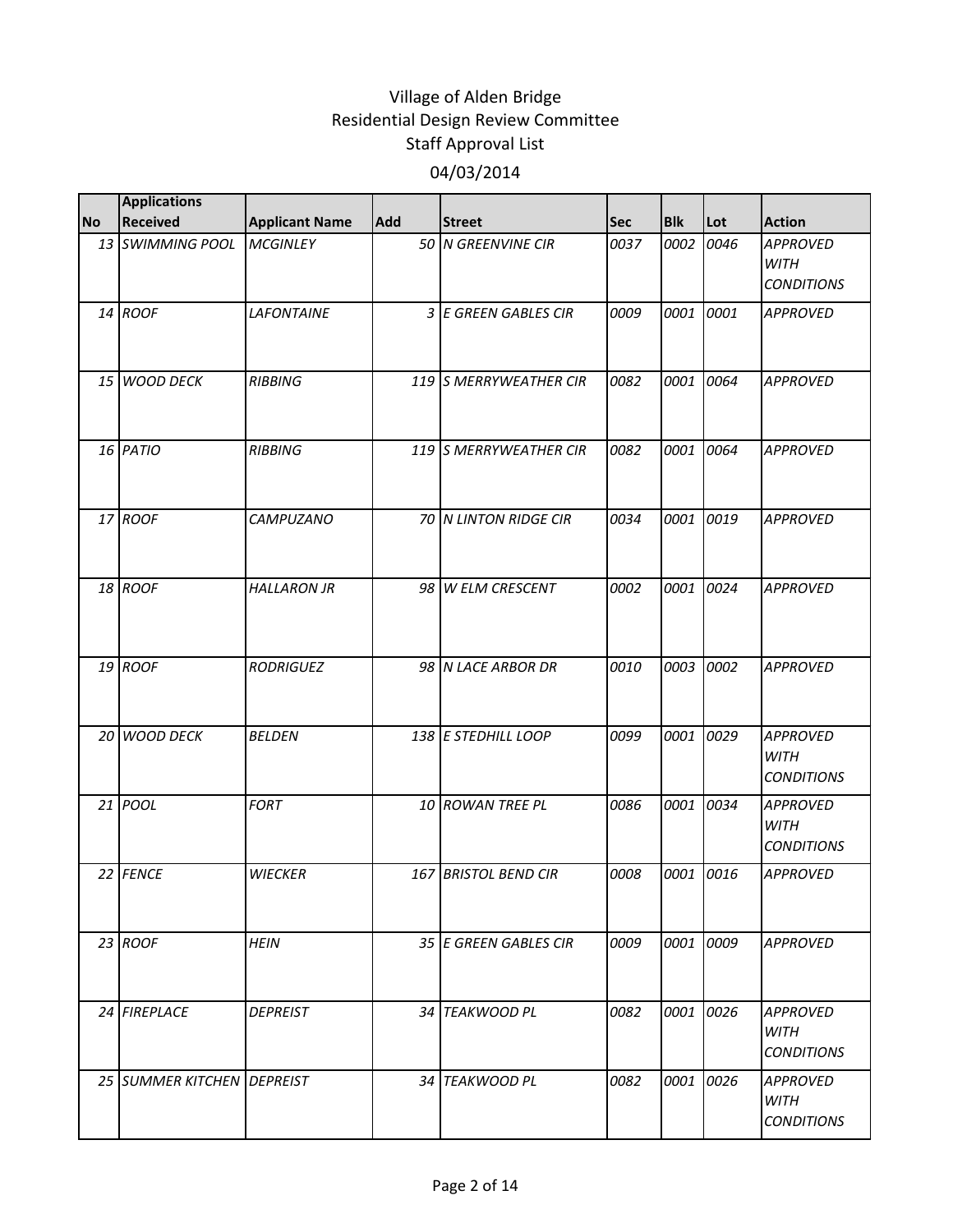|           | <b>Applications</b> |                       |            |                       |            |            |      |                                                     |
|-----------|---------------------|-----------------------|------------|-----------------------|------------|------------|------|-----------------------------------------------------|
| <b>No</b> | <b>Received</b>     | <b>Applicant Name</b> | <b>Add</b> | <b>Street</b>         | <b>Sec</b> | <b>Blk</b> | Lot  | <b>Action</b>                                       |
|           | 26 PATIO COVER      | <b>DEPREIST</b>       |            | 34 TEAKWOOD PL        | 0082       | 0001       | 0026 | <b>APPROVED</b><br><b>WITH</b><br><b>CONDITIONS</b> |
|           | 27 WALKWAY          | <b>ROBBINS</b>        |            | 15 SERENITY WOODS PL  | 0013       | 0003       | 0011 | <b>APPROVED</b>                                     |
|           | 28 TREE REMOVAL     | <b>EIPPER</b>         |            | 11 ACACIA PARK PLACE  | 0028       | 0004       | 0016 | <b>APPROVED</b>                                     |
|           | 29 WINDOWS          | <b>AHERON</b>         |            | 2 SUNSPREE PLACE      | 0064       | 0002       | 0024 | <b>APPROVED</b>                                     |
|           | 30 ROOF             | <b>ACEVEDO</b>        |            | 59 N WALDEN ELMS CIR  | 0042       | 0003       | 0009 | <b>APPROVED</b>                                     |
|           | 31 ROOF             | <b>GLENN</b>          |            | 58 N WALDEN ELMS CIR  | 0042       | 0001       | 0052 | <b>APPROVED</b>                                     |
|           | 32 ROOF             | <b>MELISARIS</b>      |            | 195 S WALDEN ELMS CIR | 0042       | 0002       | 0011 | <b>APPROVED</b>                                     |
|           | 33 ROOF             | <b>NICKS</b>          |            | 55 N WALDEN ELMS CIR  | 0042       | 0003       | 0008 | <b>APPROVED</b>                                     |
|           | 34 ROOF             | <b>LINDSEY</b>        |            | 54 N WALDEN ELMS CIR  | 0042       | 0001       | 0053 | <b>APPROVED</b>                                     |
|           | 35 ROOF             | <b>CALDERIN</b>       |            | 51 N WALDEN ELMS CIR  | 0042       | 0003       | 0007 | <b>APPROVED</b>                                     |
|           | 36 ROOF             | <b>GRAHAM</b>         |            | 198 S WALDEN ELMS CIR | 0042       | 0001       | 0017 | <b>APPROVED</b>                                     |
|           | 37 ROOF             | <b>CARLIE</b>         |            | 50 N WALDEN ELMS CIR  | 0042       | 0001       | 0054 | <b>APPROVED</b>                                     |
|           | 38 ROOF             | <b>HAMEL</b>          |            | 199 S WALDEN ELMS CIR | 0042       | 0002       | 0010 | <b>APPROVED</b>                                     |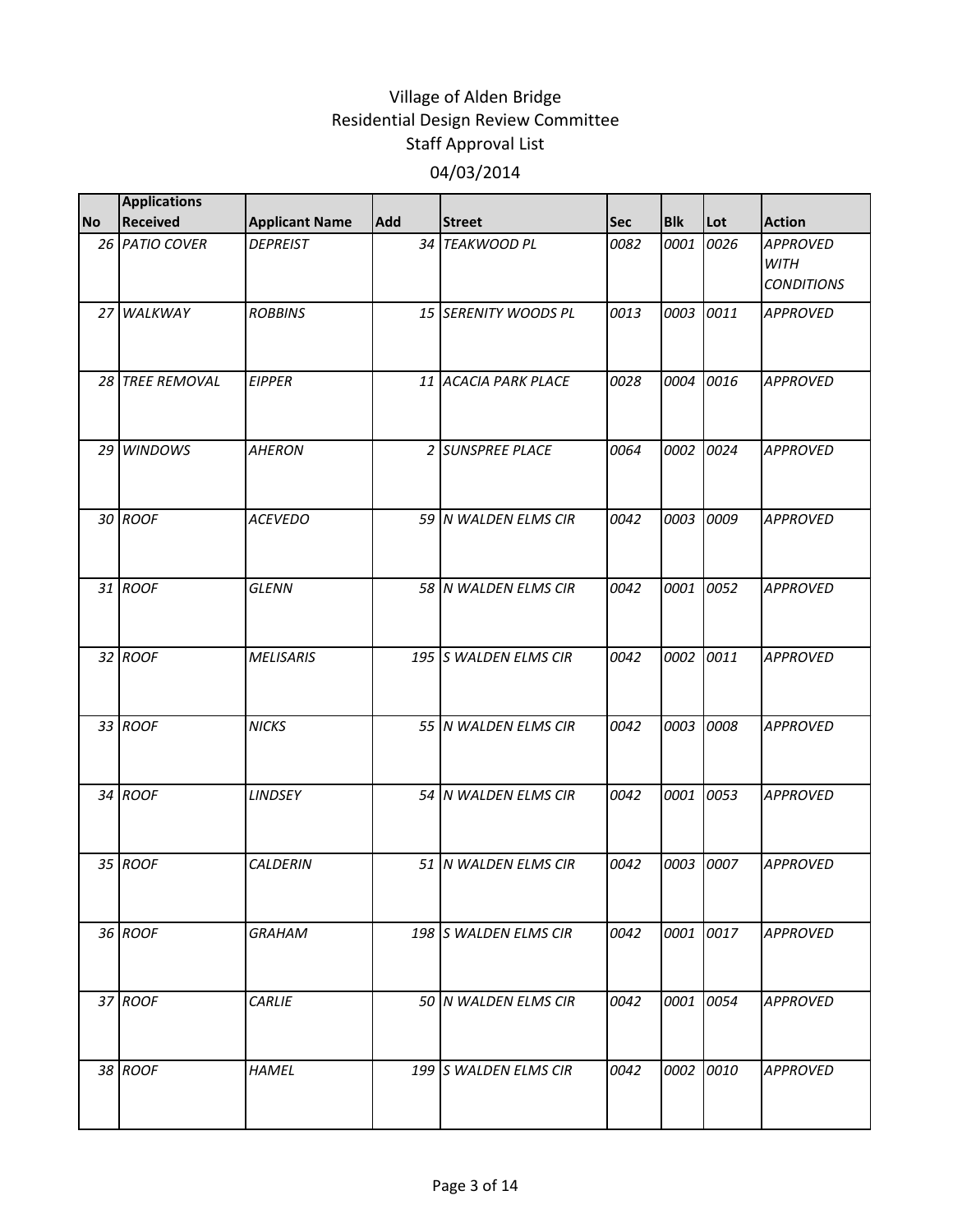|           | <b>Applications</b> |                       |            |                       |            |            |      |                 |
|-----------|---------------------|-----------------------|------------|-----------------------|------------|------------|------|-----------------|
| <b>No</b> | <b>Received</b>     | <b>Applicant Name</b> | <b>Add</b> | <b>Street</b>         | <b>Sec</b> | <b>Blk</b> | Lot  | <b>Action</b>   |
|           | 39 ROOF             | <b>ARDEN</b>          |            | 202 S WALDEN ELMS CIR | 0042       | 0001       | 0016 | <b>APPROVED</b> |
|           | 40 ROOF             | <b>ALEX</b>           |            | 47 N WALDEN ELMS CIR  | 0042       | 0003       | 0006 | <b>APPROVED</b> |
|           | 41 ROOF             | <b>STEINBACK</b>      |            | 203 S WALDEN ELMS CIR | 0042       | 0002       | 0009 | <b>APPROVED</b> |
|           | 42 ROOF             | <b>ARCHER</b>         |            | 46 N WALDEN ELMS CIR  | 0042       | 0001       | 0055 | <b>APPROVED</b> |
|           | 43 ROOF             | <b>IRIZARRY</b>       |            | 206 S WALDEN ELMS CIR | 0042       | 0001       | 0015 | <b>APPROVED</b> |
|           | 44 ROOF             | <b>MOONEY</b>         |            | 43 N WALDEN ELMS CIR  | 0042       | 0003       | 0005 | <b>APPROVED</b> |
|           | 45 ROOF             | <b>SUAREZ</b>         |            | 207 S WALDEN ELMS CIR | 0042       | 0002       | 0008 | <b>APPROVED</b> |
|           | 46 ROOF             | <b>ALBERT</b>         |            | 42 N WALDEN ELMS CIR  | 0042       | 0001       | 0056 | <b>APPROVED</b> |
|           | 47 ROOF             | <b>BREWER</b>         |            | 39 N WALDEN ELMS CIR  | 0042       | 0003       | 0004 | <b>APPROVED</b> |
|           | 48 ROOF             | COOK                  |            | 35 N WALDEN ELMS CIR  | 0042       | 0003       | 0003 | <b>APPROVED</b> |
|           | 49 ROOF             | VARAS                 |            | 34 N WALDEN ELMS CIR  | 0042       | 0001       | 0058 | <b>APROVED</b>  |
|           | 50 ROOF             | <b>SHEFFIELD</b>      |            | 210 S WALDEN ELMS CIR | 0042       | 0001       | 0014 | <b>APPROVED</b> |
|           | 51 ROOF             | HOLDAWAY              |            | 31 N WALDEN ELMS CIR  | 0042       | 0003       | 0002 | <b>APPROVED</b> |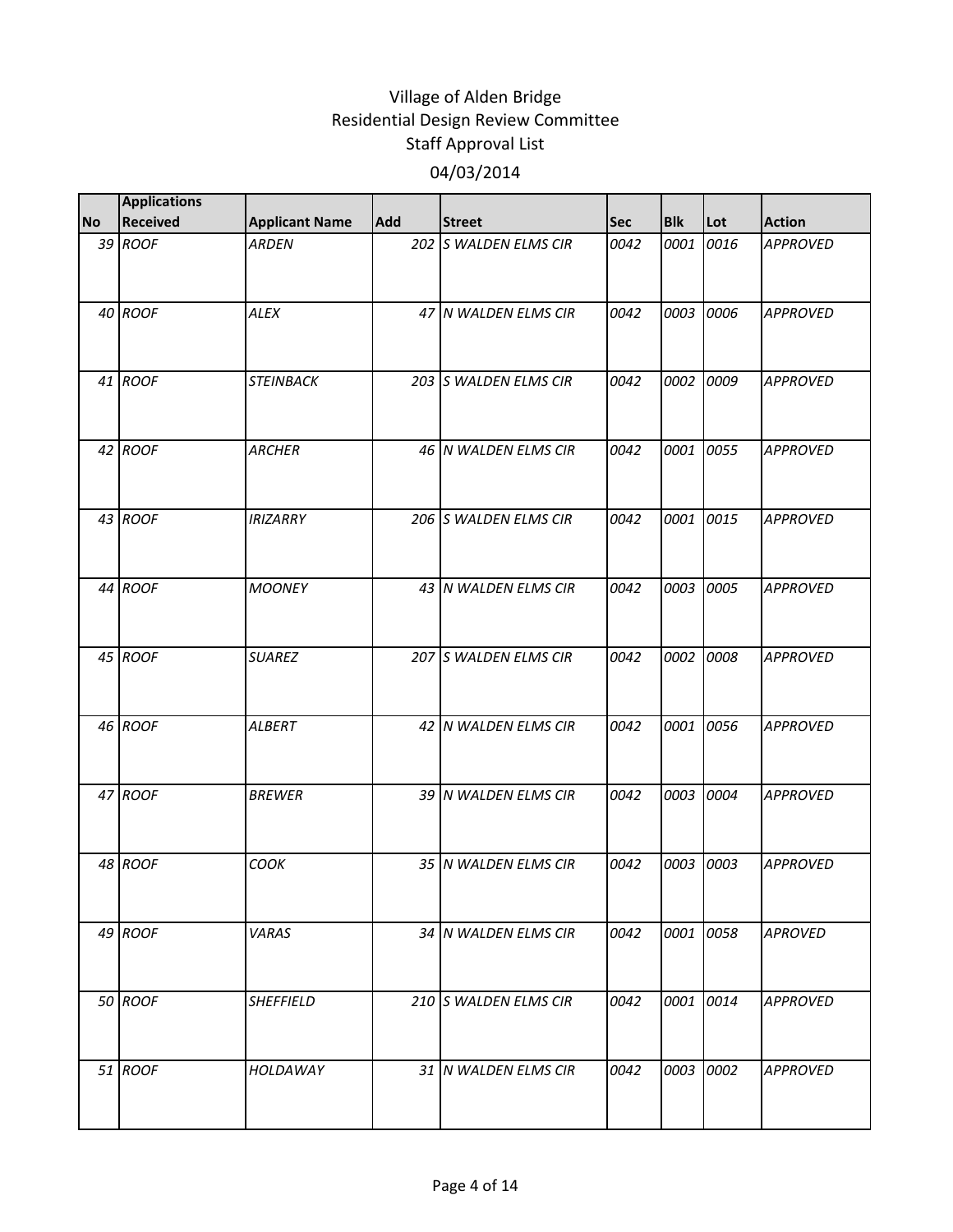|           | <b>Applications</b> |                       |     |                       |            |            |      |                 |
|-----------|---------------------|-----------------------|-----|-----------------------|------------|------------|------|-----------------|
| <b>No</b> | <b>Received</b>     | <b>Applicant Name</b> | Add | <b>Street</b>         | <b>Sec</b> | <b>Blk</b> | Lot  | <b>Action</b>   |
|           | 52 ROOF             | <b>BELL</b>           |     | 211 S WALDEN ELMS CIR | 0042       | 0002       | 0007 | <b>APPROVED</b> |
|           | 53 ROOF             | PILKEY                |     | 2 N WALDEN ELMS CIR   | 0042       | 0001       | 0066 | <b>APPROVED</b> |
|           | 54 ROOF             | <b>FREITAS</b>        |     | 214 S WALDEN ELMS CIR | 0042       | 0001       | 0013 | <b>APPROVED</b> |
|           | 55 ROOF             | <b>NOMACHER</b>       |     | 215 S WALDEN ELMS CIR | 0042       | 0002       | 0006 | <b>APPROVED</b> |
|           | 56 ROOF             | NAYAK                 |     | 122 S WALDEN ELMS CIR | 0042       | 0001       | 0036 | <b>APPROVED</b> |
|           | 57 ROOF             | <b>NAVARRO</b>        |     | 218 S WALDEN ELMS CIR | 0042       | 0001       | 0012 | <b>APPROVED</b> |
|           | 58 ROOF             | <b>ADAMO</b>          |     | 219 S WALDEN ELMS CIR | 0042       | 0002       | 0005 | <b>APPROVED</b> |
|           | 59 ROOF             | <b>SWINCHATT</b>      |     | 222 S WALDEN ELMS CIR | 0042       | 0001 0011  |      | <b>APPROVED</b> |
|           | 60 ROOF             | LAUGEN                |     | 118 S WALDEN ELMS CIR | 0042       | 0001       | 0037 | <b>APPROVED</b> |
|           | 61 ROOF             | <b>MCCREADY</b>       |     | 223 S WALDEN ELMS CIR | 0042       | 0002       | 0004 | <b>APPROVED</b> |
|           | 62 ROOF             | SOLOMAN               |     | 226 S WALDEN ELMS CIR | 0042       | 0001 0010  |      | <b>APPROVED</b> |
|           | 63 ROOF             | <b>REINEKE</b>        |     | 114 S WALDEN ELMS CIR | 0042       | 0001       | 0038 | <b>APPROVED</b> |
|           | 64 ROOF             | <b>LAMBRECHT</b>      |     | 227 S WALDEN ELMS CIR | 0042       | 0002 0003  |      | <b>APPROVED</b> |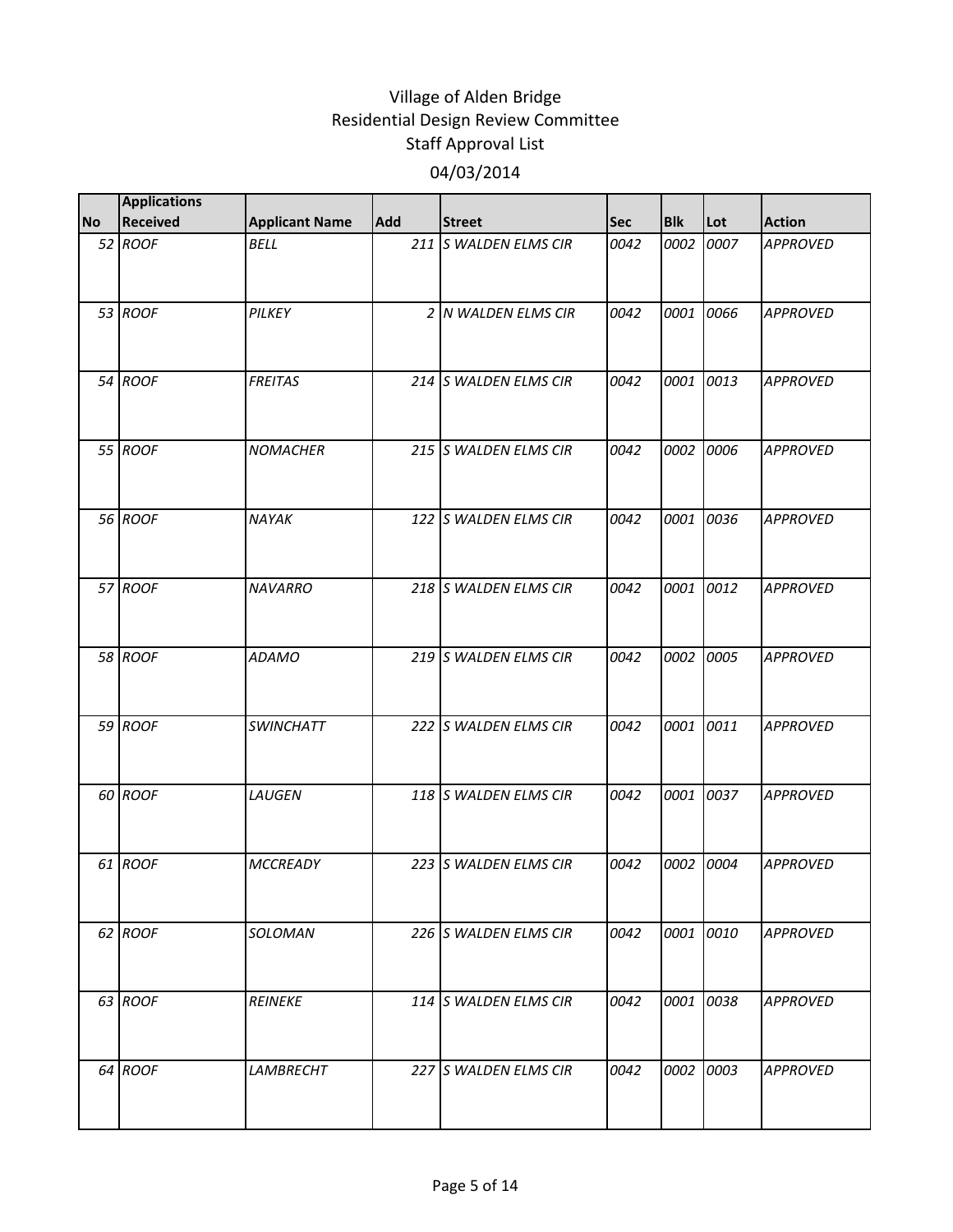|           | <b>Applications</b> |                                     |                |                       |            |            |      |                 |
|-----------|---------------------|-------------------------------------|----------------|-----------------------|------------|------------|------|-----------------|
| <b>No</b> | <b>Received</b>     | <b>Applicant Name</b>               | <b>Add</b>     | <b>Street</b>         | <b>Sec</b> | <b>Blk</b> | Lot  | <b>Action</b>   |
|           | 65 ROOF             | VAUGHN                              |                | 230 S WALDEN ELMS CIR | 0042       | 0001       | 0009 | <b>APPROVED</b> |
|           | 66 ROOF             | <b>NAGOOR</b>                       |                | 262 N WALDEN ELMS CIR | 0042       | 0001       | 0001 | <b>APPROVED</b> |
|           | 67 ROOF             | <b>TORRES</b>                       |                | 231 S WALDEN ELMS CIR | 0042       | 0002       | 0002 | <b>APPROVED</b> |
|           | 68 ROOF             | <b>MANLEY</b>                       |                | 234 S WALDEN ELMS CIR | 0042       | 0001       | 0008 | <b>APPROVED</b> |
|           | 69 ROOF             | <b>TRUST</b>                        |                | 235 S WALDEN ELMS CIR | 0042       | 0002       | 0001 | <b>APPROVED</b> |
|           | 70 ROOF             | <b>CASTRO</b>                       |                | 258 N WALDEN ELMS CIR | 0042       | 0001       | 0002 | <b>APPROVED</b> |
|           | 71 ROOF             | JOYAL                               |                | 238 S WALDEN ELMS CIR | 0042       | 0001       | 0007 | <b>APPROVED</b> |
|           | 72 ROOF             | <b>MCLEAN</b>                       |                | 242 S WALDEN ELMS CIR | 0042       | 0001       | 0006 | <b>APPROVED</b> |
|           | 73 ROOF             | <b>COCHRAN</b>                      |                | 254 S WALDEN ELMS CIR | 0042       | 0001       | 0003 | <b>APPROVED</b> |
|           | 74 ROOF             | <b>SCHUYLER</b>                     | $\overline{2}$ | <b>TIMBERSTAR ST</b>  | 0042       | 0002       | 0013 | <b>APPROVED</b> |
|           | 75 ROOF             | <b>WOODS</b>                        |                | 3 TIMERSTAR ST        | 0042       | 0003       | 0015 | <b>APPROVED</b> |
|           | 76 ROOF             | <b>SIMON HOLDINGS</b><br><b>INC</b> |                | 250 N WALDEN ELMS CIR | 0042       | 0001       | 0004 | <b>APPROVED</b> |
|           | 77 ROOF             | <b>HOUSEHOLDER</b>                  |                | 6 TIMBERSTAR ST       | 0042       | 0002       | 0014 | <b>APPROVED</b> |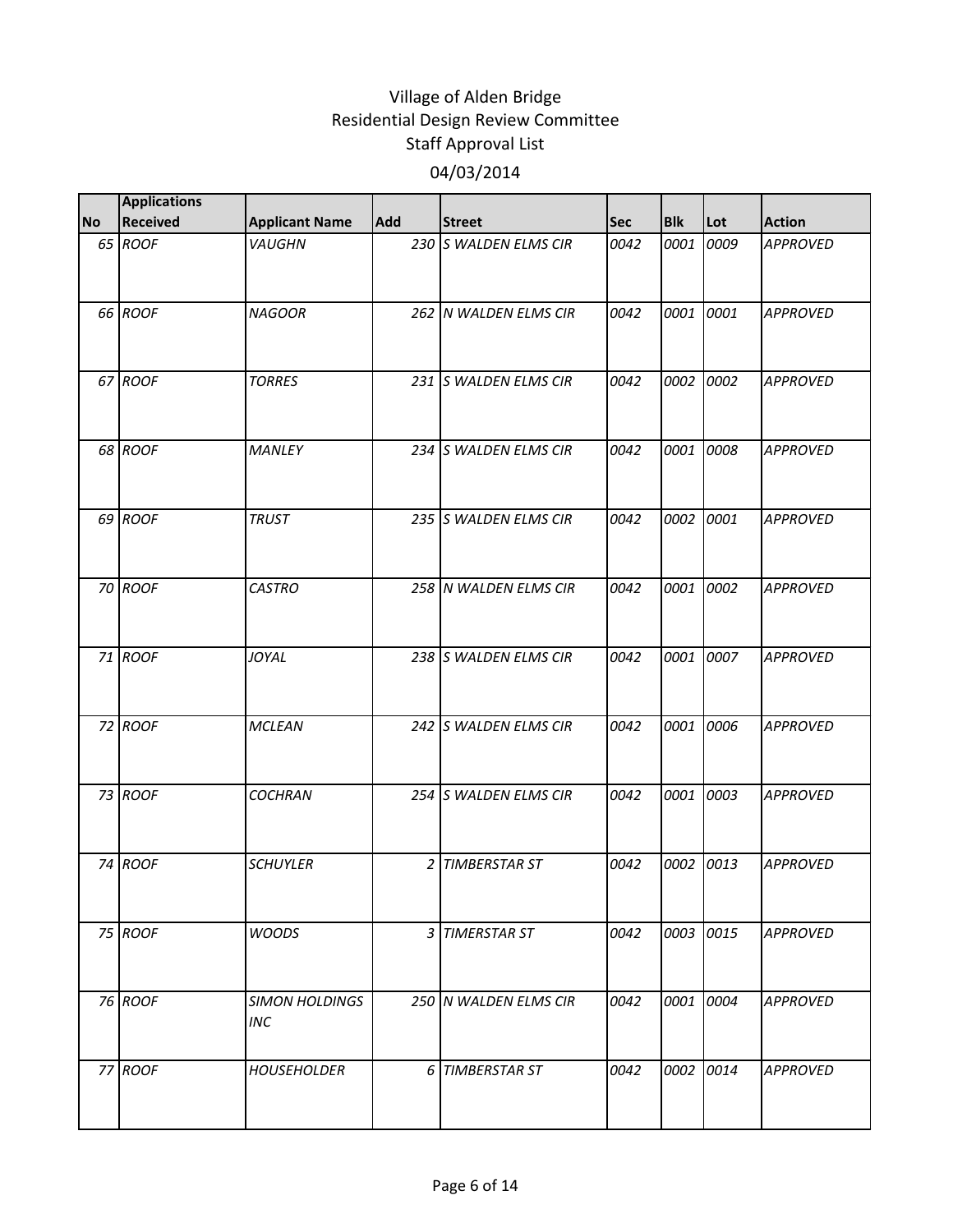|           | <b>Applications</b> |                       |     |                       |            |            |      |                 |
|-----------|---------------------|-----------------------|-----|-----------------------|------------|------------|------|-----------------|
| <b>No</b> | <b>Received</b>     | <b>Applicant Name</b> | Add | <b>Street</b>         | <b>Sec</b> | <b>Blk</b> | Lot  | <b>Action</b>   |
|           | 78 ROOF             | <b>BUMGARNER</b>      |     | 7 TIMBERSTAR ST       | 0042       | 0003       | 0016 | <b>APPROVED</b> |
|           | 79 ROOF             | <b>KLIPPLE</b>        |     | 10 TIMBERSTAR ST      | 0042       | 0002       | 0015 | <b>APPROVED</b> |
|           | 80 ROOF             | <b>SORAIRE</b>        |     | 11 TIMBERSTAR ST      | 0042       | 0003       | 0017 | <b>APPROVED</b> |
|           | 81 ROOF             | <b>BLOCK</b>          |     | 246 N WALDEN ELMS CIR | 0042       | 0001       | 0005 | <b>APPROVED</b> |
|           | 82 ROOF             | CODOLUTO              |     | 14 TIMBERSTAR ST      | 0042       | 0002       | 0016 | <b>APPROVED</b> |
|           | 83 ROOF             | <b>NOBLE</b>          |     | 15 TIMBERSTAR ST      | 0042       | 0003       | 0018 | <b>APPROVED</b> |
|           | 84 ROOF             | <b>PETERSON</b>       |     | 18 TIMBERSTAR ST      | 0042       | 002        | 0017 | <b>APPROVED</b> |
|           | 85 ROOF             | <b>MELTON</b>         |     | 19 TIMBERSTAR ST      | 0042       | 003        | 0019 | <b>APPROVED</b> |
|           | 86 ROOF             | <b>RICHARDSON</b>     |     | 22 TIMBERSTAR ST      | 0042       | 0002       | 0018 | <b>APPROVED</b> |
|           | 87 ROOF             | <b>BURR</b>           |     | 23 TIMBERSTAR ST      | 0042       | 0003       | 0020 | <b>APPROVED</b> |
|           | 88 ROOF             | <b>DOMILISE</b>       |     | 110 N WALDEN ELMS CIR | 0042       | 0001       | 0039 | <b>APPROVED</b> |
|           | 89 ROOF             | <b>ASTUR LLC</b>      |     | 26 TIMBERSTAR ST      | 0042       | 002        | 0019 | <b>APPROVED</b> |
|           | 90 ROOF             | AYAZI                 |     | 27 TIMBERSTAR ST      | 0042       | 0003       | 0021 | <b>APPROVED</b> |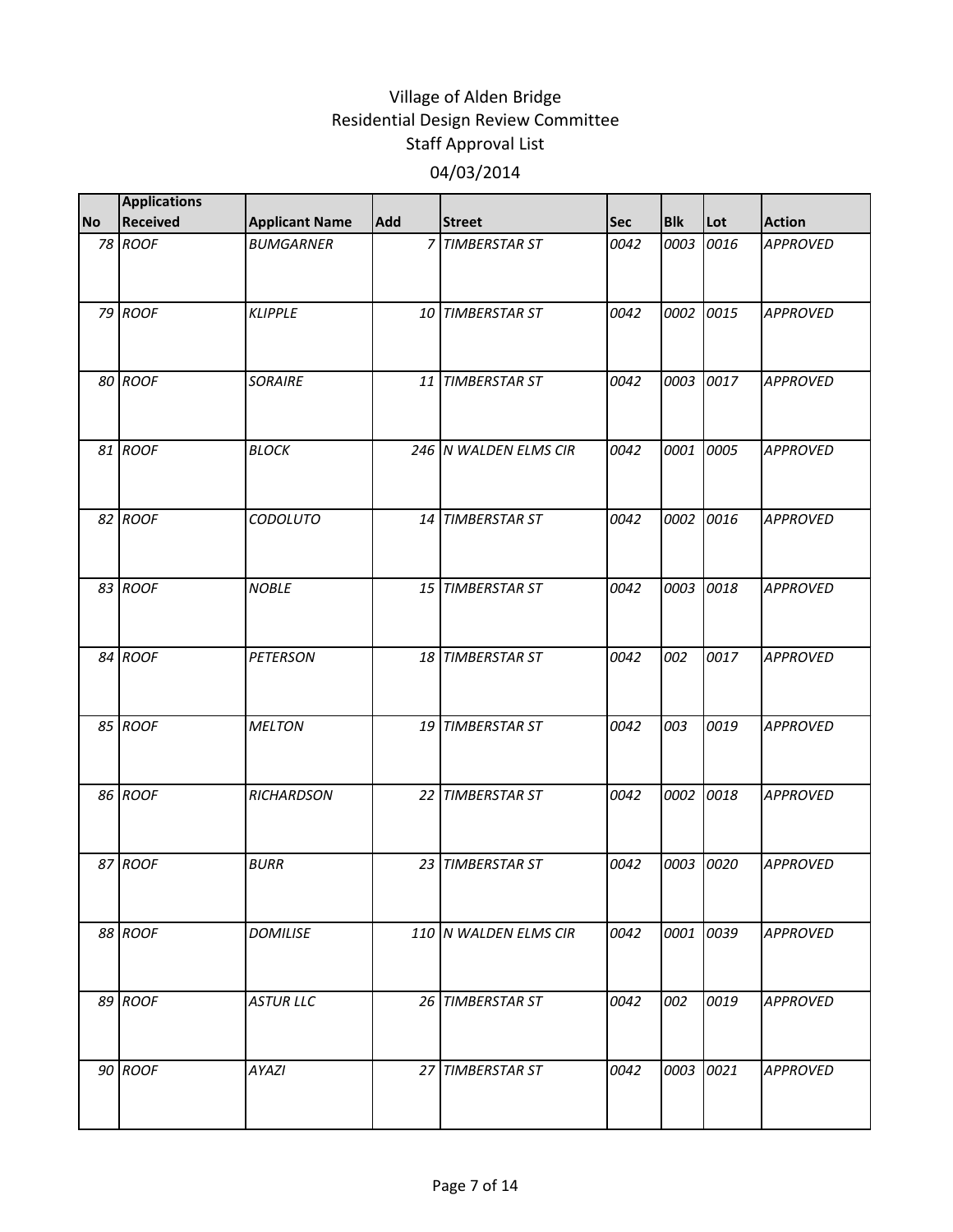|           | <b>Applications</b> |                                       |     |                      |            |            |      |                 |
|-----------|---------------------|---------------------------------------|-----|----------------------|------------|------------|------|-----------------|
| <b>No</b> | <b>Received</b>     | <b>Applicant Name</b>                 | Add | <b>Street</b>        | <b>Sec</b> | <b>Blk</b> | Lot  | <b>Action</b>   |
|           | 91 ROOF             | <b>FETRO</b>                          |     | 30 TIMBERSTAR ST     | 0042       | 0002       | 0020 | <b>APPROVED</b> |
|           | 92 ROOF             | <b>CONN</b>                           |     | 102 WALDEN ELMS CIR  | 0042       | 0001       | 0041 | <b>APPROVED</b> |
|           | 93 ROOF             | <b>ULLAH</b>                          |     | 31 TIMBERSTAR ST     | 0042       | 0003       | 0022 | <b>APPROVED</b> |
|           | 94 ROOF             | <b>NIMMO</b><br><b>PROPERTIES LLC</b> |     | 34 TIMBERSTAR ST     | 0042       | 0002       | 0021 | <b>APPROVED</b> |
|           | 95 ROOF             | <b>REYNOLDS</b>                       |     | 106 WALDEN ELMS CIR  | 0042       | 0001       | 0040 | <b>APPROVED</b> |
|           | 96 ROOF             | <b>TROFHOLZ</b>                       |     | 38 TIMBERSTAR ST     | 0042       | 0002       | 0022 | <b>APPROVED</b> |
|           | 97 ROOF             | <b>GREEN</b>                          |     | 42 TIMBERSTAR ST     | 0042       | 0002       | 0023 | <b>APPROVED</b> |
|           | 98 ROOF             | ANTLEY                                |     | 46 TIMBERSTAR ST     | 0042       | 0002       | 0024 | <b>APPROVED</b> |
|           | 99 ROOF             | <b>JOHNSON</b>                        |     | 18 N WALDEN ELMS CIR | 0042       | 0001       | 0062 | <b>APPROVED</b> |
|           | 100 ROOF            | <b>OBYRNE</b>                         |     | 14 N WALDEN ELMS CIR | 0042       | 0001       | 0063 | <b>APPROVED</b> |
|           | 101 ROOF            | <b>BUTLER</b>                         |     | 10 N WALDEN ELMS CIR | 0042       | 0001       | 0064 | <b>APPROVED</b> |
|           | 102 ROOF            | <b>KARAMATH</b>                       |     | 6 N WALDEN ELMS CIR  | 0042       | 0001       | 0065 | <b>APPROVED</b> |
|           | 103 ROOF            | PILKEY                                |     | 2 N WALDEN ELMS CIR  | 0042       | 0001       | 0066 | <b>APPROVED</b> |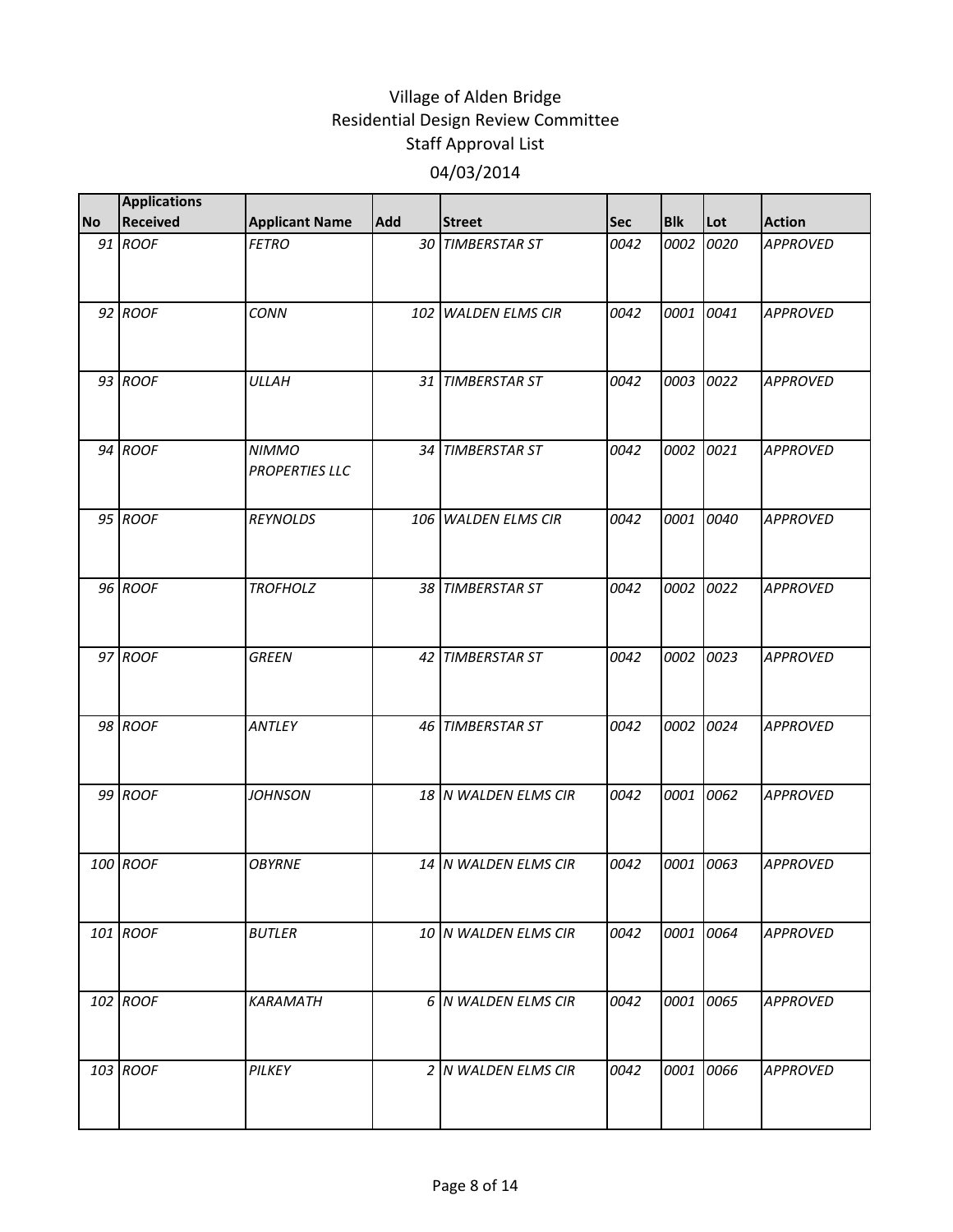| <b>No</b> | <b>Applications</b><br><b>Received</b> | <b>Applicant Name</b> | Add | <b>Street</b>         | <b>Sec</b> | <b>Blk</b> | Lot  | <b>Action</b>   |
|-----------|----------------------------------------|-----------------------|-----|-----------------------|------------|------------|------|-----------------|
|           | 104 ROOF                               | <b>REID</b>           |     | 38 N WALDEN ELMS CIR  | 0042       | 0001       | 0057 | <b>APPROVED</b> |
|           |                                        |                       |     |                       |            |            |      |                 |
|           | 105 ROOF                               | <b>CHRISTIAN</b>      |     | 62 IN WALDEN ELMS CIR | 0042       | 0001       | 0051 | <b>APPROVED</b> |
|           | 106 ROOF                               | <b>GOINGS</b>         |     | 63 N WALDEN ELMS CIR  | 0042       | 0003       | 0010 | <b>APPROVED</b> |
|           | 107 ROOF                               | <b>MEINHARDT</b>      |     | 66 N WALDEN ELMS CIR  | 0042       | 0001       | 0050 | <b>APPROVED</b> |
|           | 108 ROOF                               | <b>CHRISTIAN</b>      |     | 67 N WALDEN ELMS CIR  | 0042       | 0003 0011  |      | <b>APPROVED</b> |
|           | 109 ROOF                               | <b>DUPPLESSIS</b>     |     | 70 N WALDEN ELMS CIR  | 0042       | 0001       | 0049 | <b>APPROVED</b> |
|           | 110 ROOF                               | <b>WING</b>           |     | 71 N WALDEN ELMS CIR  | 0042       | 0003       | 0012 | <b>APPROVED</b> |
|           | 111 ROOF                               | <b>WHEELER</b>        |     | 74 N WALDEN ELMS CIR  | 0042       | 0001       | 0048 | <b>APPROVED</b> |
|           | 112 ROOF                               | <b>WARD</b>           |     | 75 N WALDEN ELMS CIR  | 0042       | 0003       | 0013 | <b>APPROVED</b> |
|           | 113 ROOF                               | <b>RUSSELL</b>        |     | 78 N WALDEN ELMS CIR  | 0042       | 0001       | 0047 | <b>APPROVED</b> |
|           | 114 ROOF                               | <b>MAYS</b>           |     | 79 N WALDEN ELMS CIR  | 0042       | 0003 0014  |      | <b>APPROVED</b> |
|           | 115 ROOF                               | <b>HOOKER</b>         |     | 82 N WALDEN ELMS CIR  | 0042       | 0001       | 0046 | <b>APPROVED</b> |
|           | 116 ROOF                               | <b>NELSON</b>         |     | 90 N WALDEN ELMS CIR  | 0042       | 0001 0044  |      | <b>APPROVED</b> |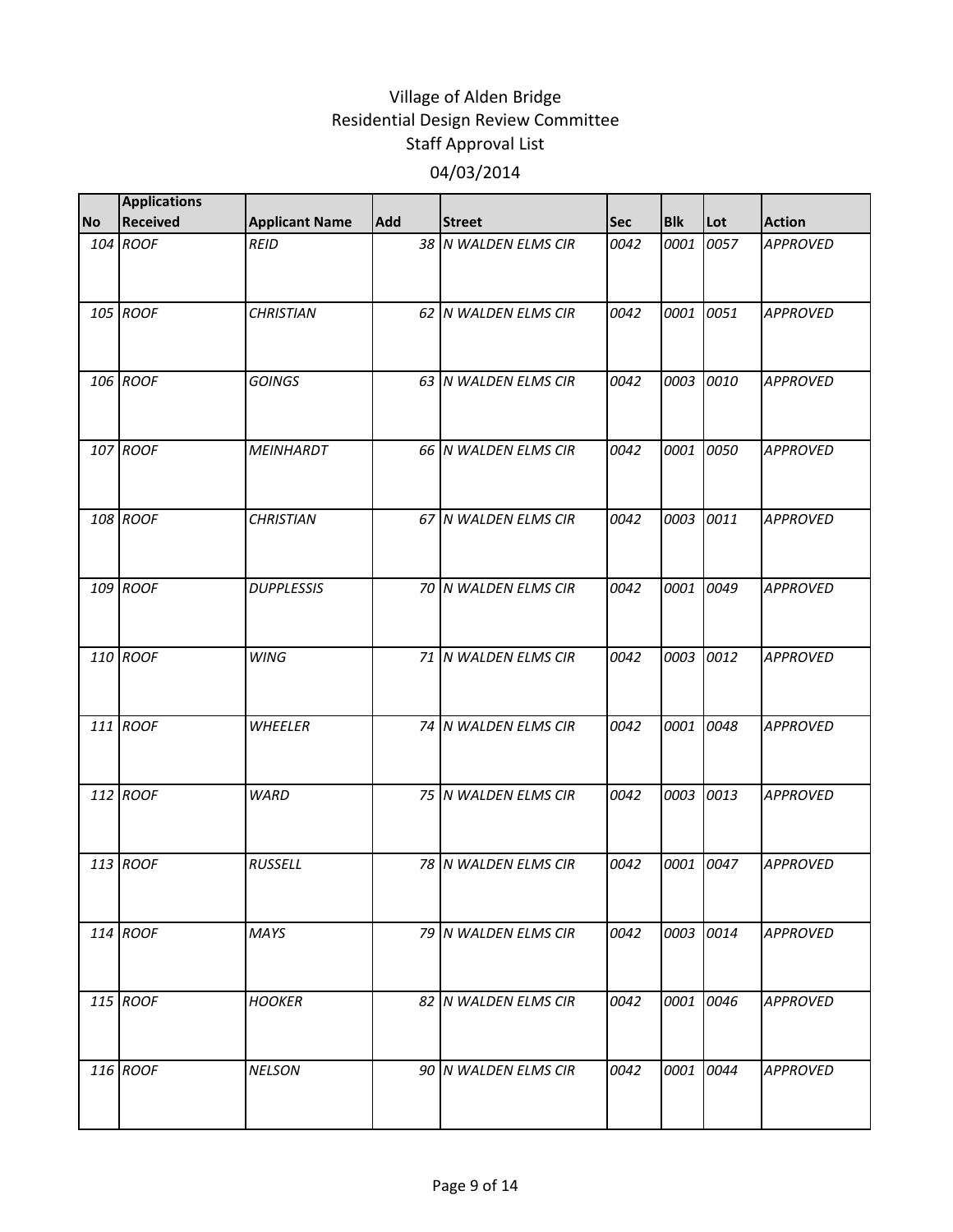| <b>No</b> | <b>Applications</b><br><b>Received</b> | <b>Applicant Name</b> | Add | <b>Street</b>         | <b>Sec</b> | <b>Blk</b> | Lot       | <b>Action</b>   |
|-----------|----------------------------------------|-----------------------|-----|-----------------------|------------|------------|-----------|-----------------|
|           | 117 ROOF                               | <b>MAER</b>           |     | 94 N WALDEN ELMS CIR  | 0042       | 0001       | 0043      | <b>APPROVED</b> |
|           |                                        |                       |     |                       |            |            |           |                 |
|           | 118 ROOF                               | <b>BROCK</b>          |     | 98 IN WALDEN ELMS CIR | 0042       | 0001       | 0042      | <b>APPROVED</b> |
|           | 119 ROOF                               | <b>ARDEN</b>          |     | 126 S WALDEN ELMS CIR | 0042       | 0001       | 0035      | <b>APPROVED</b> |
|           | 120 ROOF                               | <b>CHAMPAGNE</b>      |     | 130 S WALDEN ELMS CIR | 0042       | 0001       | 0034      | <b>APPROVED</b> |
|           | 121 ROOF                               | <b>HAYNES</b>         |     | 134 S WALDEN ELMS CIR | 0042       | 0001       | 0033      | <b>APPROVED</b> |
|           | 122 ROOF                               | <b>HOLIFIELD</b>      |     | 138 S WALDEN ELMS CIR | 0042       | 0001       | 0032      | <b>APPROVED</b> |
|           | 123 ROOF                               | <b>SARABIA</b>        |     | 142 S WALDEN ELMS CIR | 0042       | 0001       | 0031      | <b>APPROVED</b> |
|           | 124 ROOF                               | <b>SULLINS</b>        |     | 146 S WALDEN ELMS CIR | 0042       | 0001       | 0030      | <b>APPROVED</b> |
|           | 125 ROOF                               | <b>WINGERTER</b>      |     | 150 S WALDEN ELMS CIR | 0042       | 0001       | 0029      | <b>APPROVED</b> |
|           | 126 ROOF                               | LAWLER                |     | 154 S WALDEN ELMS CIR | 0042       | 0001       | 0028      | <b>APPROVED</b> |
|           | 127 ROOF                               | <b>SCHULTZ</b>        |     | 158 S WALDEN ELMS CIR | 0042       |            | 0001 0027 | <b>APPROVED</b> |
|           | 128 ROOF                               | <b>WINNER</b>         |     | 166 S WALDEN ELMS CIR | 0042       | 0001       | 0025      | <b>APPROVED</b> |
|           | 129 ROOF                               | <b>BARRETT</b>        |     | 170 S WALDEN ELMS CIR | 0040       | 0001 0024  |           | <b>APPROVED</b> |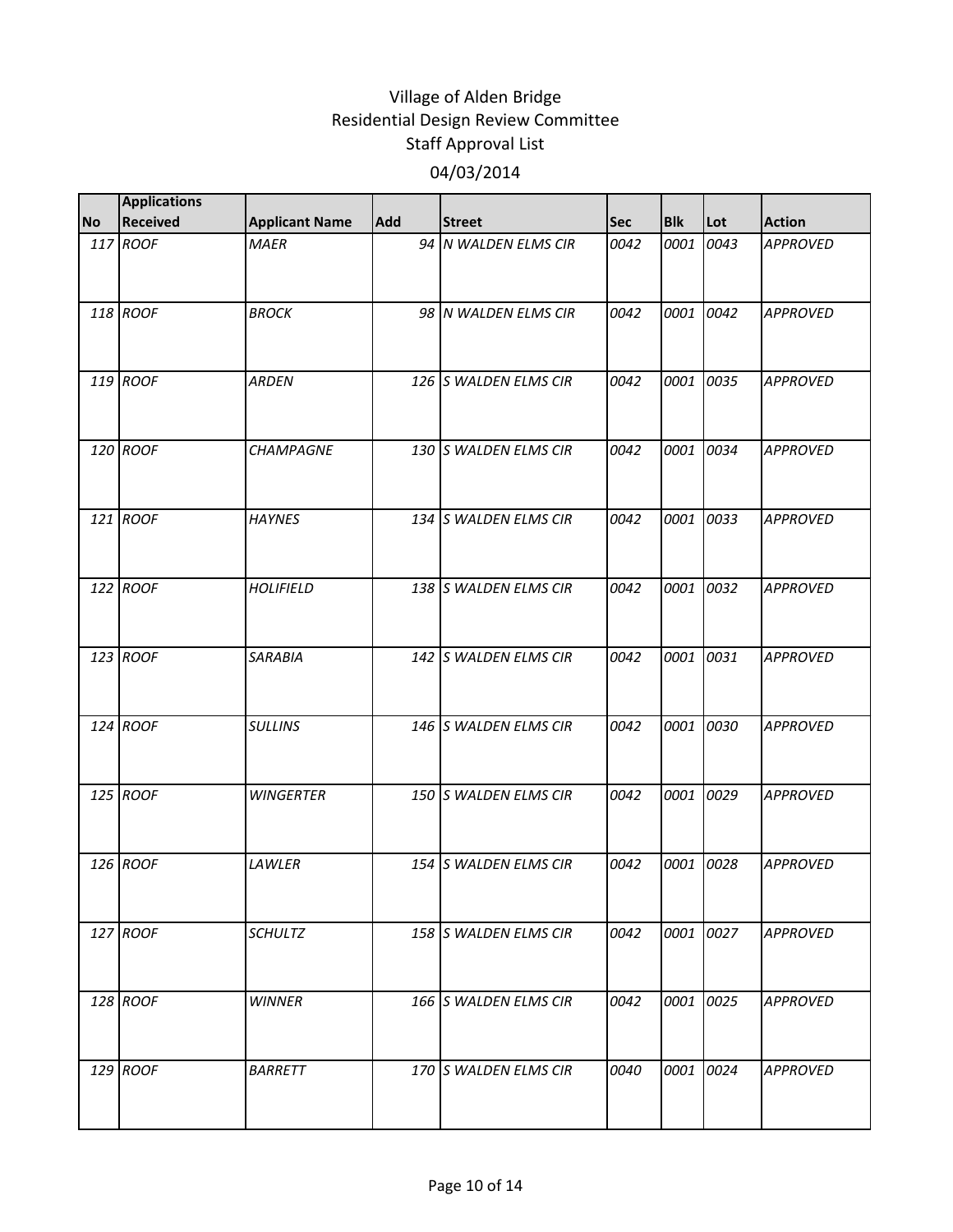| <b>No</b> | <b>Applications</b><br><b>Received</b> | <b>Applicant Name</b> | <b>Add</b> | <b>Street</b>         | <b>Sec</b> | <b>Blk</b> | Lot  | <b>Action</b>                                       |
|-----------|----------------------------------------|-----------------------|------------|-----------------------|------------|------------|------|-----------------------------------------------------|
|           | 130 ROOF                               | <b>MUTOLO</b>         |            | 174 S WALDEN ELMS CIR | 0042       | 0001       | 0023 | <b>APPROVED</b>                                     |
|           | 131 ROOF                               | <b>BRANSON</b>        |            | 178 S WALDEN ELMS CIR | 0042       | 0001       | 0022 | <b>APPROVED</b>                                     |
|           | 132 ROOF                               | RAY                   |            | 182 S WALDEN ELMS CIR | 0042       | 0001       | 0021 | <b>APPROVED</b>                                     |
|           | 133 ROOF                               | <b>HERLINE</b>        |            | 186 S WALDEN ELMS CIR | 0042       | 0001       | 0020 | <b>APPROVED</b>                                     |
|           | 134 ROOF                               | <b>BARRETT</b>        |            | 190 S WALDEN ELMS CIR | 0042       | 0001       | 0019 | <b>APPROVED</b>                                     |
|           | 135 ROOF                               | <b>SCHROEDER</b>      |            | 191 S WALDEN ELMS CIR | 0042       | 0002       | 0012 | <b>APPROVED</b>                                     |
|           | 136 ROOF                               | <b>LYON</b>           |            | 194 S WALDEN ELMS CIR | 0042       | 0001       | 0018 | <b>APPROVED</b>                                     |
|           | 137 ROOF                               | <b>WADE</b>           |            | 162 S WALDEN ELMS CIR | 0042       | 0001       | 0026 | <b>APPROVED</b>                                     |
|           | 138 ROOF                               | <b>BARRERA</b>        |            | 22 N WALDEN ELMS CIR  | 0042       | 0001       | 0061 | <b>APPROVED</b>                                     |
|           | 139 ROOF                               | PRATT                 |            | 26 N WALDEN ELMS CIR  | 0042       | 0001       | 0060 | <b>APPROVED</b>                                     |
|           | 140 ROOF                               | <b>BELL</b>           |            | 27 N WALDEN ELMS CIR  | 0042       | 0003 0001  |      | <b>APPROVED</b>                                     |
|           | 141 ROOF                               | PERALATA              |            | 30 N WALDEN ELMS CIR  | 0042       | 0001       | 0059 | <b>APPROVED</b>                                     |
|           | 142 FENCE                              | <b>GRIGGS</b>         |            | 18 CLOUD BANK PL      | 0093       | 0001 0063  |      | <b>APPROVED</b><br><b>WITH</b><br><b>CONDITIONS</b> |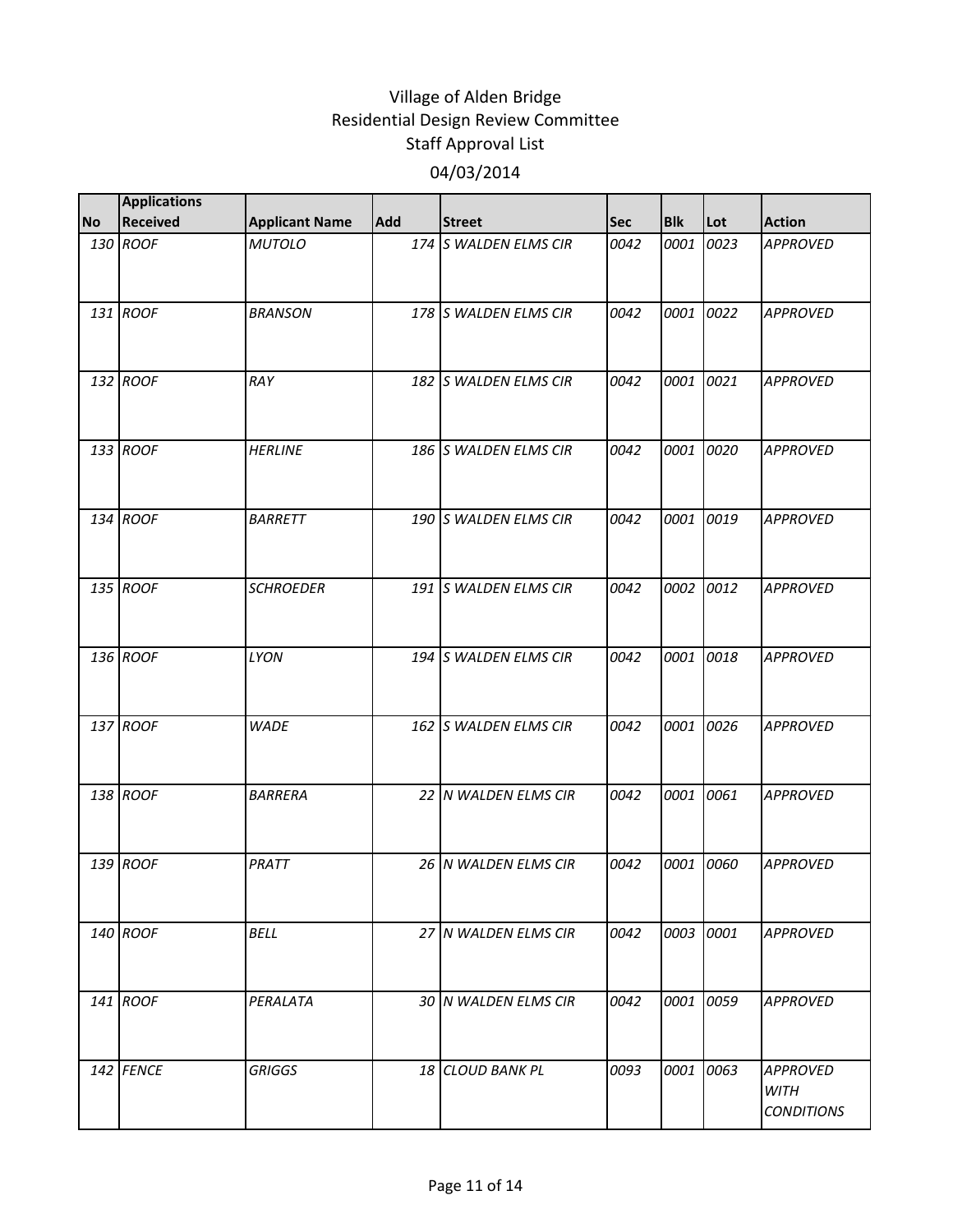|           | <b>Applications</b> |                       |            |                             |            |            |      |                                                     |
|-----------|---------------------|-----------------------|------------|-----------------------------|------------|------------|------|-----------------------------------------------------|
| <b>No</b> | <b>Received</b>     | <b>Applicant Name</b> | <b>Add</b> | <b>Street</b>               | <b>Sec</b> | <b>Blk</b> | Lot  | <b>Action</b>                                       |
|           | 143 POOL            | <b>GRIGGS</b>         |            | 18 CLOUD BANK PL            | 0093       | 0001       | 0063 | <b>APPROVED</b><br><b>WITH</b><br><b>CONDITIONS</b> |
|           | 144 PERGOLA         | <b>ALATORRE</b>       |            | 6 STOCKBRIDGE LANDING<br>DR | 0017       | 0001       | 0041 | <b>APPROVED</b><br><b>WITH</b><br><b>CONDITIONS</b> |
|           | 145 PATIO           | <b>ALATORRE</b>       |            | 6 STOCKBRIDGE LANDING<br>DR | 0017       | 0001       | 0041 | <b>APPROVED</b>                                     |
|           | 146 FENCE           | <b>ALATORRE</b>       |            | 6 STOCKBRIDGE LANDING<br>DR | 0017       | 0001       | 0041 | <b>APPROVED</b>                                     |
|           | 147 POOL            | <b>TURCO</b>          |            | 30 WINDFERN PL              | 0003       | 0003       | 0068 | <b>APPROVED</b><br><b>WITH</b><br><b>CONDITIONS</b> |
|           | 148 TREE REMOVAL    | <b>TURCO</b>          |            | 30 WINDFERN PL              | 0003       | 0003       | 0068 | <b>APPROVED</b><br><b>WITH</b><br><b>CONDITIONS</b> |
|           | 149 FENCE           | <b>HARTHCOCK</b>      |            | 119 N PINEY PLAINS CIR      | 0008       | 0001       | 0004 | <b>APPROVED</b><br><b>WITH</b><br><b>CONDITIONS</b> |
|           | 150 FENCE           | <b>BURBACH</b>        |            | 118 IN TAYLOR POINT DR      | 0013       | 0001       | 0044 | <b>APPROVED</b><br><b>WITH</b><br><b>CONDITIONS</b> |
|           | 151 FENCE           | CARRANZA              |            | 31 TIVOLI GARDEN CT         | 0016       | 0002       | 0039 | <b>APPROVED</b><br><b>WITH</b><br><b>CONDITIONS</b> |
|           | 152 PLAY STRUCTURE  | <b>DAVES</b>          |            | <b>30 FELICITY TRACE PL</b> | 0023       | 0001       | 0040 | <b>APPROVED</b>                                     |
|           | 153 WALKWAY         | <b>OBRIEN</b>         |            | 19 SERENITY WOODS PL        | 0013       | 0003       | 0012 | <b>APPROVED</b>                                     |
|           | 154 FENCE           | <b>CHAPELLIN</b>      |            | 167 E ELM CRESCENT          | 0004       | 0002       | 0003 | <b>APPROVED</b>                                     |
|           | 155 WINDOWS         | <b>CHRUSZCZAK</b>     |            | 67 W HONEY GROVE PL         | 0031       | 0001       | 0030 | <b>APPROVED</b>                                     |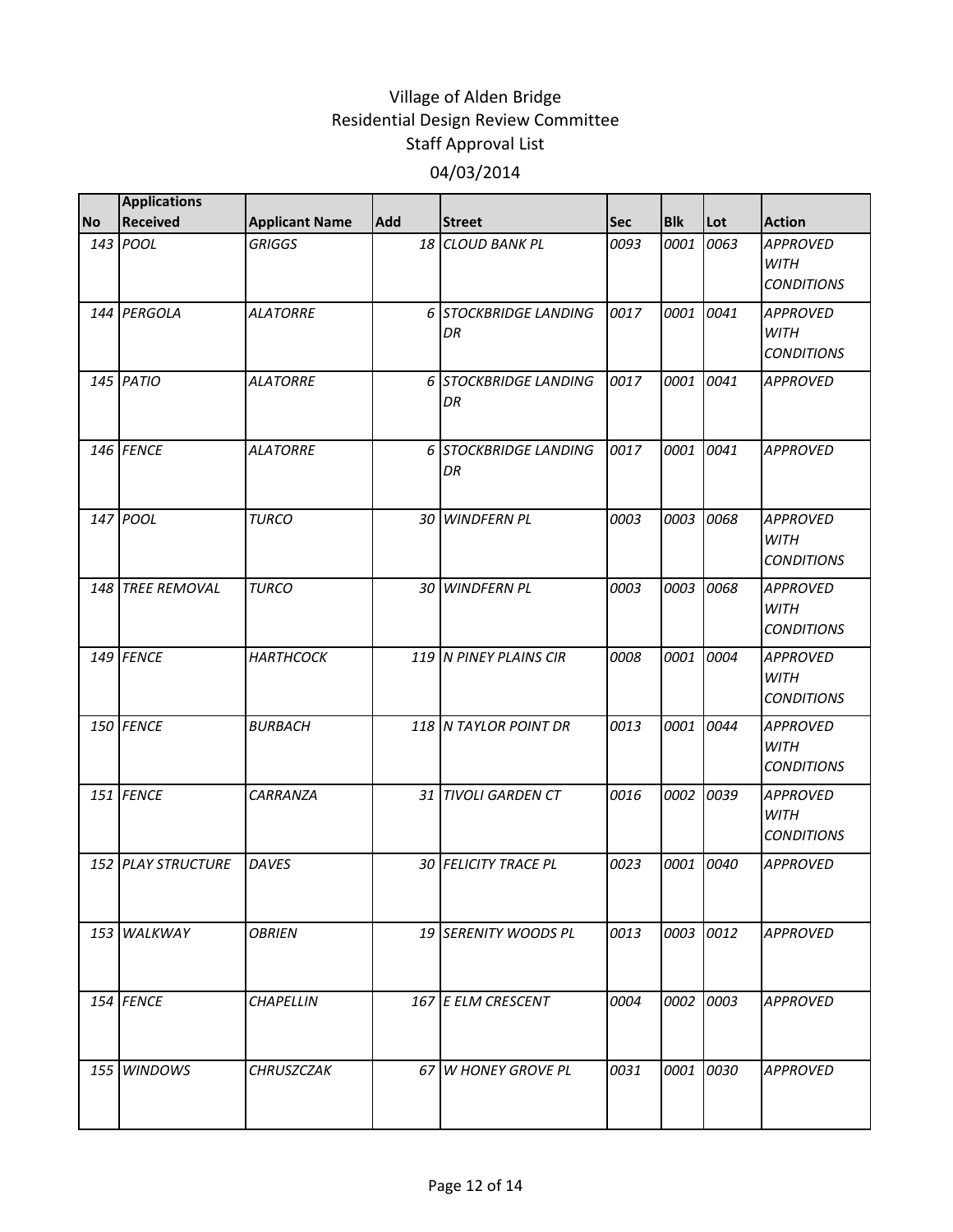|           | <b>Applications</b>            |                       |            |                       |            |            |       |                                                     |
|-----------|--------------------------------|-----------------------|------------|-----------------------|------------|------------|-------|-----------------------------------------------------|
| <b>No</b> | <b>Received</b>                | <b>Applicant Name</b> | <b>Add</b> | <b>Street</b>         | <b>Sec</b> | <b>Blk</b> | Lot   | <b>Action</b>                                       |
|           | 156 SUMMER KITCHEN MEYER       |                       |            | 31 SCENIC MILL PL     | 0009       | 0003       | 0001  | <b>APPROVED</b><br><b>WITH</b><br><b>CONDITIONS</b> |
|           | 157 TREE REMOVAL               | <b>MEYER</b>          |            | 31 SCENIC MILL PL     | 0009       | 0003       | 0001  | <b>APPROVED</b>                                     |
|           | 158 PATIO                      | <b>MEYER</b>          |            | 31 SCENIC MILL PL     | 0009       | 0003       | 0001  | <b>APPROVED</b>                                     |
|           | 159 WOOD DECK                  | <b>MEYER</b>          |            | 31 SCENIC MILL PL     | 0009       | 0003       | 0001  | <b>APPROVED</b>                                     |
|           | 160 ROOF                       | <b>WHITE</b>          |            | 19 BEECH BARK PL      | 0059       | 0002       | 0009  | <b>APPROVED</b>                                     |
|           | 161 ATTIC<br><b>CONVERSION</b> | <b>MARSHALL</b>       |            | 2 RILLWOOD PL         | 0050       | 0002       | 0032  | <b>APPROVED</b><br><b>WITH</b><br><b>CONDITIONS</b> |
|           | 162 TREE REMOVAL               | <b>HUNTER</b>         |            | 2 TOWNSEND PL         | 0003       | 0002       | 0043  | <b>APPROVED</b>                                     |
|           | 163 SUMMER KITCHEN DENNARD     |                       |            | 74 S TAYLOR POINT DR  | 0013       | 0001       | 0033  | <b>APPROVED</b><br><b>WITH</b><br><b>CONDITIONS</b> |
|           | 164 PATIO COVER                | <b>DENNARD</b>        |            | 74 S TAYLOR POINT DR  | 0013       | 0001       | 00033 | <b>APPROVED</b><br><b>WITH</b><br><b>CONDITIONS</b> |
|           | 165 FENCE                      | <b>WILSON</b>         |            | 2 EMPIRE FOREST PL    | 0046       | 0001       | 0032  | <b>APPROVED</b><br><b>WITH</b><br><b>CONDITIONS</b> |
|           | <b>166 AIR CONDITIONER</b>     | <b>DOUCETTE</b>       |            | 7 SILK TREE PL        | 0081       | 0002 0034  |       | <b>APPROVED</b>                                     |
|           | 167 GARAGE DOOR                | <b>DOUCETTE</b>       |            | <b>7 SILK TREE PL</b> | 0081       | 0002       | 0034  | <b>APPROVED</b>                                     |
|           | 168 COLOR CHANGE               | <b>SHERMAN</b>        |            | 22 TRELLIS GATE ST    | 0055       | 0001       | 0003  | <b>APPROVED</b>                                     |